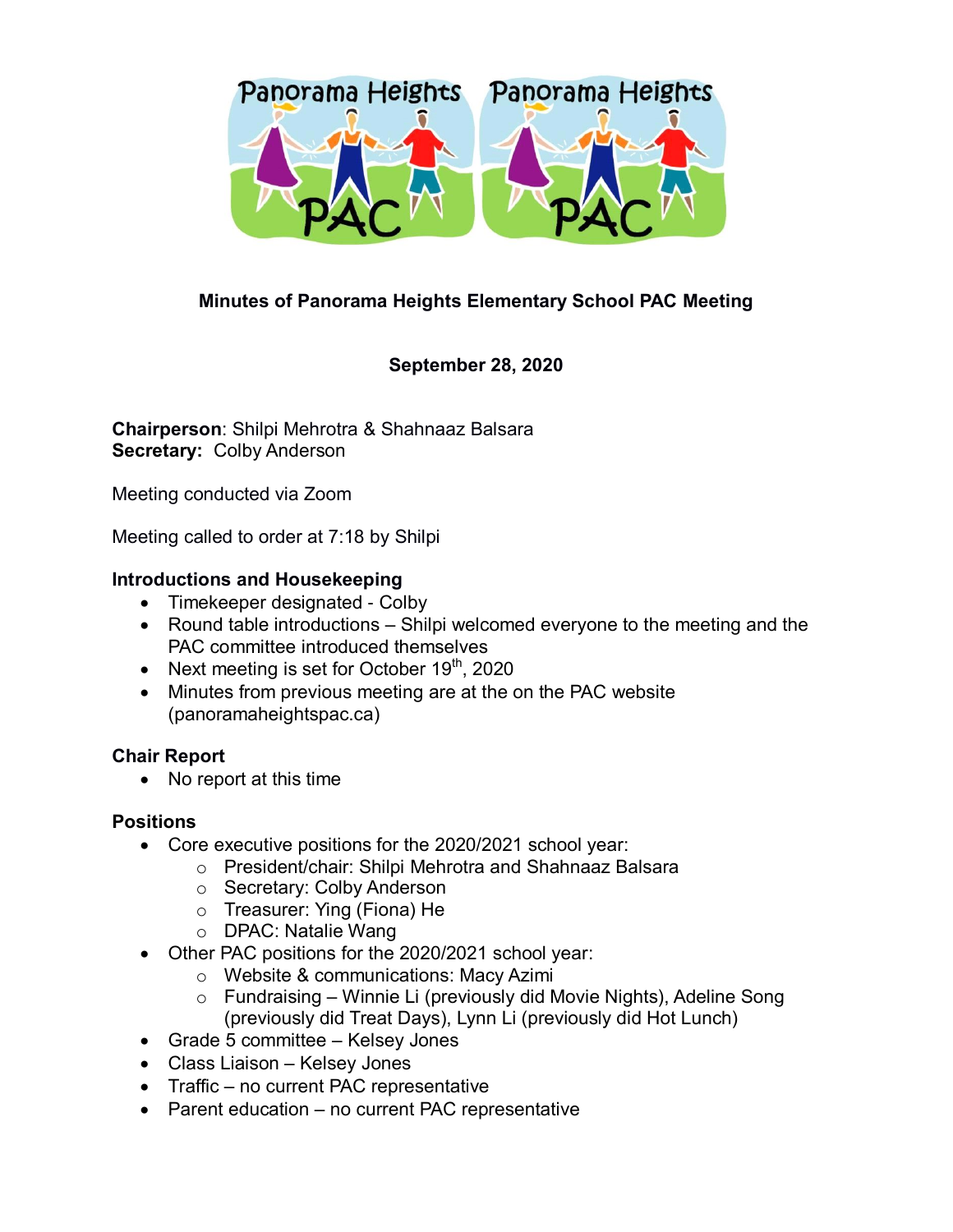- SEP no current PAC representative
- CPF Stephanie Kehle
- Walking school bus previously run by Bonnie Chung, however this will not be able to be run this Fall
- Any parent that would like to join a PAC committee, take on a role, or become involved in any way in PAC for the 2020/2021 is very welcome and asked to email [chair@panoramaheightspac.ca](mailto:chair@panoramaheightspac.ca) for more information

## **School Report** – **Mr. Muxworthy**

General notes on school start

- Current enrolment is at approximately 415 students, with 85% of those students attending full time and 15% doing the gradual transition model
- The safety protocols from the district have been successfully implemented thus far, with staff, students, and parents showing a willingness to adapt and adhere to the protocols
- While the school start up has been quite different this year, the school staff have taken a steady, consistent approach and planning is required to be on a week-byweek basis rather than looking too far ahead
- Due to the protocols from the district, including the school soft start and end, staggered lunch breaks, hand washing procedures, etc., at this point teaching time is significantly less than usual
- The soft start and ending was initiated with the goal of trying to control the number of people and congestion at the school start and end times
- A staggered start is only able to be done to a maximum of 15 minutes later, which would be challenging for many families given the wide range of areas that families are often driving to school from
- The current soft start and end time may be fine-tuned to 20 minutes rather than 30 minutes over the next few weeks
- Recess and lunch breaks are staggered, with half of the school out at one time
- The students are then further divided across 4 designated "play zones", which are rotated weekly
- The Fraser Health website currently has an area where school exposures are reported [https://www.fraserhealth.ca/health-topics-a-to-z/coronavirus/school](https://www.fraserhealth.ca/health-topics-a-to-z/coronavirus/school-notifications#.X3TBx5NKjdQ)[notifications#.X3TBx5NKjdQ](https://www.fraserhealth.ca/health-topics-a-to-z/coronavirus/school-notifications#.X3TBx5NKjdQ)
- If there were to be an exposure at Panorama, Fraser Health will be responsible for decisions about who to contact and what to do, and this is determined on a case-by-case basis

School renovations

- The renovations to the school began in late July/early August and are currently on schedule
- They are projected to take a minimum of one year, though may take longer

PAC programs

• Due to the health and safety restrictions in place at schools, PAC programs will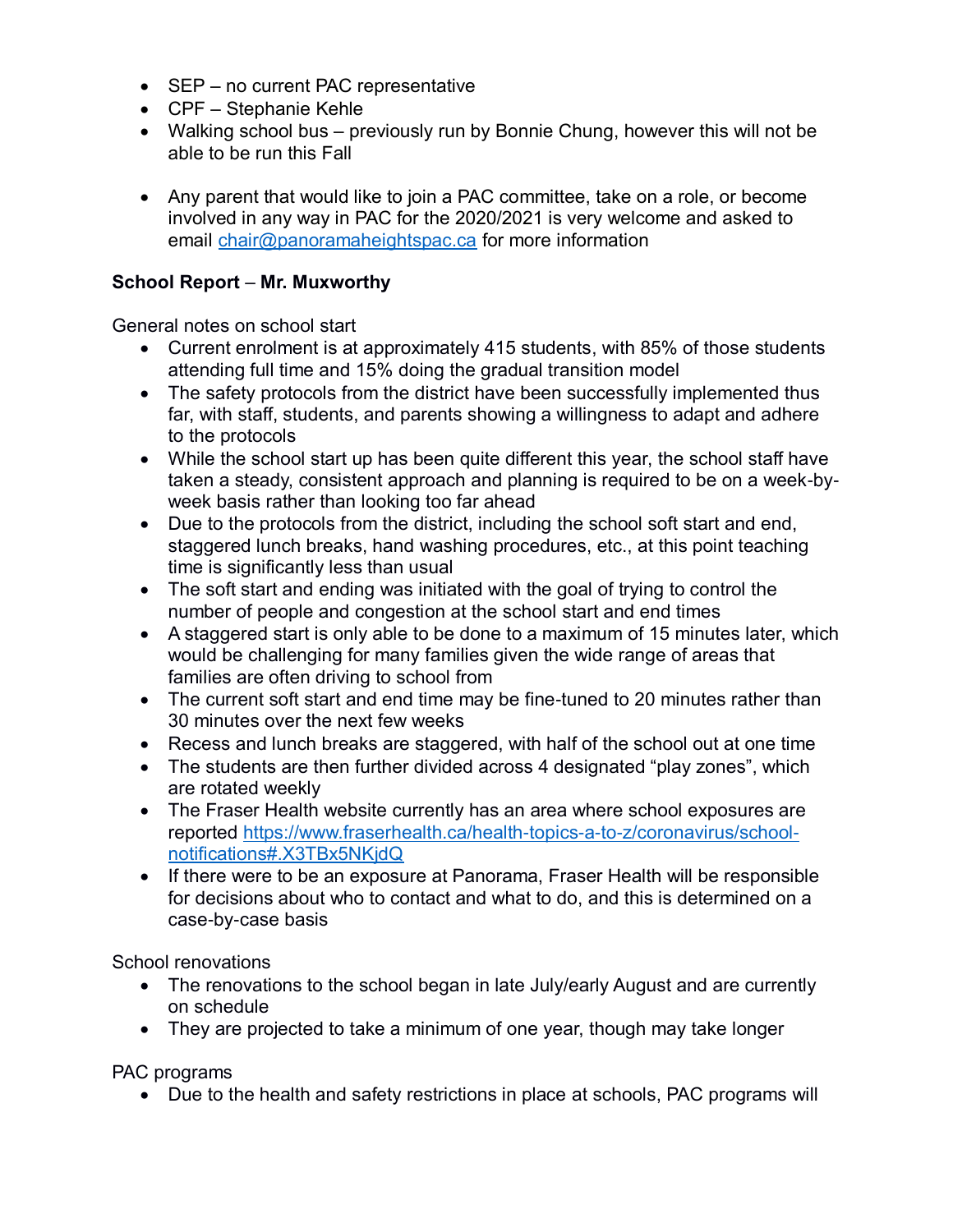be significantly affected

- Any programs within the school that require parent volunteers, gatherings, and/or food/materials distribution will not be able to be run (e.g. hot lunch, treat days, movie nights)
- Parents are currently not permitted in the school except for essential purposes, and must follow all protocols (e.g. sign in/out with all contact information), be oriented in on-site safety protocols, wear a mask) therefore parent volunteering will be extremely limited, if at all
- This will affect the PAC's ability to fundraise and run special events, however many areas that PAC spends funds (e.g. field trips, assembly performances, special guests, walking school bus, etc.) are not able to be done this year
- The school staff are currently generating ideas for equipment and activities that follow the health and safety protocols and can send their ideas/lists to PAC

## School initiatives

- The Terry Fox run will be this Wednesday, September  $30<sup>th</sup>$
- Students will be running around the lower field in their individual learning groups, with each class scheduled to run at a certain time
- The school has a collective goal to reach 1000 laps and to raise money for the Terry Fox Foundation with students being encouraged to all bring in a "Toonie for Terry"
- Theme days for the students are being planned by the school staff, and will be announced in the next few weeks
- This year's school Action Plan for Learning goal is around numeracy how to plan numeracy activities in the classroom to expand knowledge around this, bring in activities to promote best practice for numeracy teaching, etc.
- More information around this goal and how it is being targeted will be communicated throughout the school year

# **New Business**

Fundraising for this school year

- The idea of the one-time donation rather than the various fundraising efforts was discussed
- This was done for the last two school years, with success
- If this is able to be done through School Cash Online, this then allows for a tax receipt to be issued for a minimum donation amount
- Fiona and Shilpi will meet with Lisa in the next few weeks to see if this might be an option this year as well
- Any fundraising ideas that comply with the Covid-19 safety protocols are welcome – please email [chair@panoramaheightspac.ca](mailto:chair@panoramaheightspac.ca)
- Restrictions include no items that are required to be distributed to individual students across classrooms, no food distributions, and no parent volunteers within the school
- Fundraisers where items are able to be delivered directly to the person's home may be possible